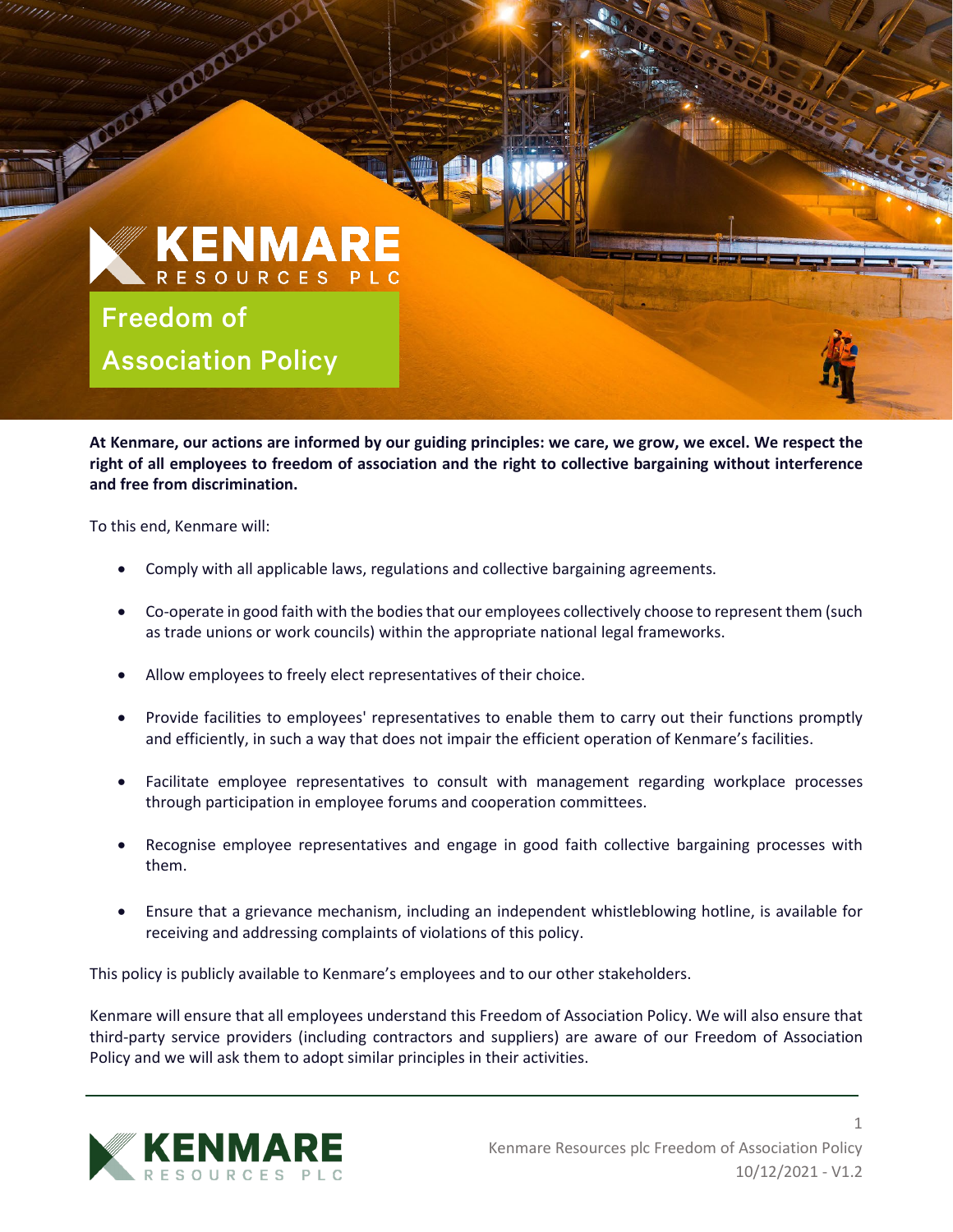The Freedom of Association Policy is implemented by members of the Executive Committee and site leadership. The Sustainability Committee, and more widely the Board of Directors, has responsibility for overseeing company-wide compliance to this Policy.

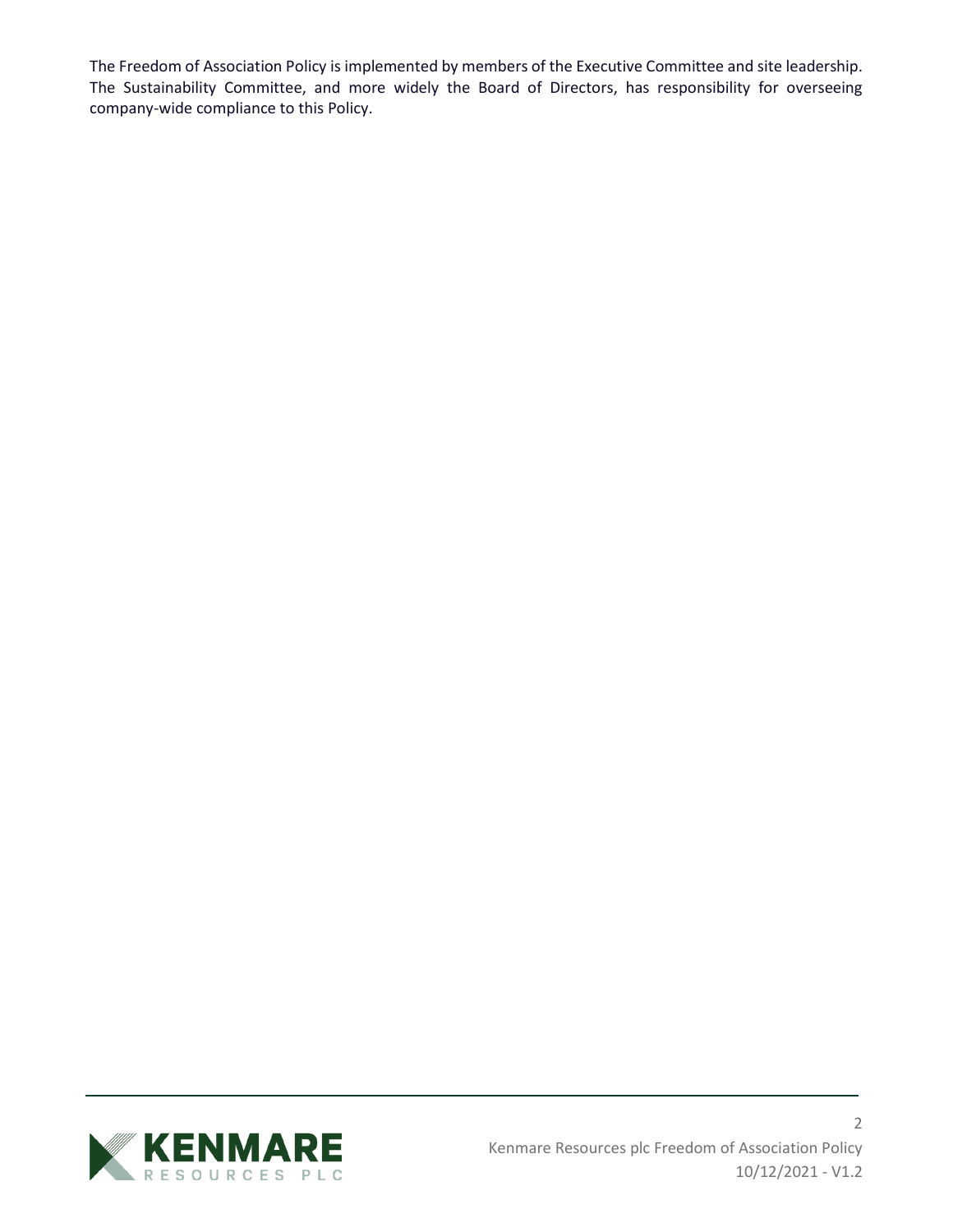This policy was reviewed and approved by the Board of Kenmare Resources plc and is signed by Michael Carvill, Managing Director on behalf of the Board of Kenmare Resources plc.

## **Michael Carvill**

Managing Director 10 December 2021

## **About Kenmare and scope of policy**

Kenmare is an established mining company operating the Moma Titanium Minerals Mine on the north-east coast of Mozambique. This Policy covers the Mine, our Mozambican offices in Nampula and Maputo and our head office in Dublin, Ireland.

We are one of the world's largest producers of mineral sands products, key raw materials ultimately consumed in everyday "quality-of-life" items such as paints, plastics, and ceramic tiles. We mine titanium-rich sands, mainly using dredges that float in artificial ponds, removing 3-5% of ore mined, and separate it into its constituent minerals. We then progressively rehabilitate the mined land before it is handed back to the local community. Once the minerals are separated, we transport our final products to ocean-going vessels from our dedicated port facility.